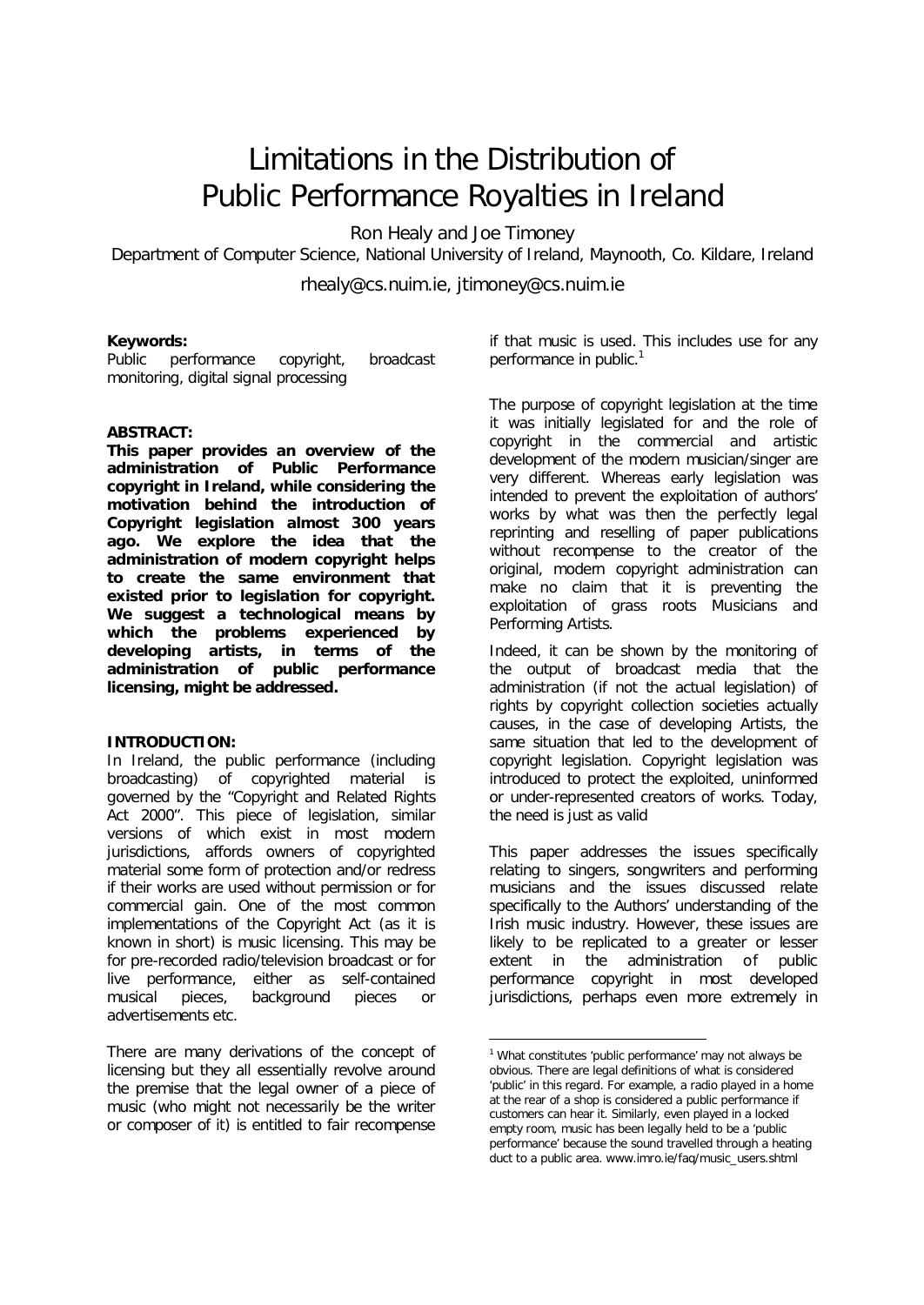jurisdictions with recently developed intellectual property mechanisms.

### **EARLY COPYRIGHT LEGISLATION:**

The first Copyright legislation dates back almost 300 years to the 'Statute of Anne' in 1710. In 1774, England's 'House of Lords' heard that booksellers who were reprinting the works of others for their own gain had not '*ever concerned themselves about authors, but had generally confined the substance of their prayers to the legislature, to the security of their own property*" [2]. Essentially, it was observed that those who didn't want legislation introduced to protect creators of works were not concerned with the actual creators of works but with their own commercial interests. It might be suggested that this is still the motivation of those Companies in the Music Industry, as it should be. Copyright legislation was intended to address that issue, creating an environment where '*literary works, like all others, will be undertaken and pursued with greater spirit, when, to the motives of public utility and fame, is added the inducement of private emolument'* [2]. This, then, is the basis for the development of modern copyright: that an author of a work has rights that s/he can choose to use, waive or limit and that the potential to profit from their work by availing of their rights is at least a partial incentive and affords the opportunity to further develop their creative works.



**Fig 1: A reproduction of the first page of the 'Statute of Anne', considered the earliest Copyright legislation in the world [1]**

The original transcription of the "Statute of Anne" details the motivation of the legislation and states that it is because authors and creators rights were exploited "*to their very great Detriment, and too often to the Ruin of them and their Families*". Legislation was therefore required to prevent exploitation that was previously causing financial and developmental difficulties for authors and creators while simultaneously providing a handsome income for those who were reproducing such works and selling them.

Of course, modern copyright legislation concerns itself in detail with the rights of the author and creator. It allows for groups of authors and creators to form a collective organisation to protect and administer their rights. All of this evolved out of early legislation and in this regard the current legislation is not necessarily flawed. However, it is the *administration* of such schemes that is creating a situation for large numbers of developing writers and performers that is no different to the time, 300 years ago, when their works are used, incidentally or accidentally in most cases, "*to their very great detriment*" and in a manner that essentially removes some of the motivation, as mentioned in [2], for artistic endeavour to be *'pursued with greater spirit, when, to the motives of public utility and fame, is added the inducement of private emolument'.*

# **PUBLIC PERFORMANCE IN IRELAND**

In terms of real-world Irish implementations of copyright licensing of music, the most wellknown licensing agent is IMRO – the Irish Music Rights Organisation. There are others, such as RAAP (Recorded Artists and Performers) and PPI (Phonographic Performers of Ireland). Contrary to popular misconception, even among its members, IMRO is not a statutory body, nor does it have any Regulatory position. It is simply a private company, authorised by the Controller of the Copyright Act, which exists to administer the licensing and publishing rights of its members – who are all either writers or publishers of music and related works. Similarly RAAP exists to administer rights for Performers (not writers, although they may be the same) while the PPI is a collective organisation representing the recording industry itself.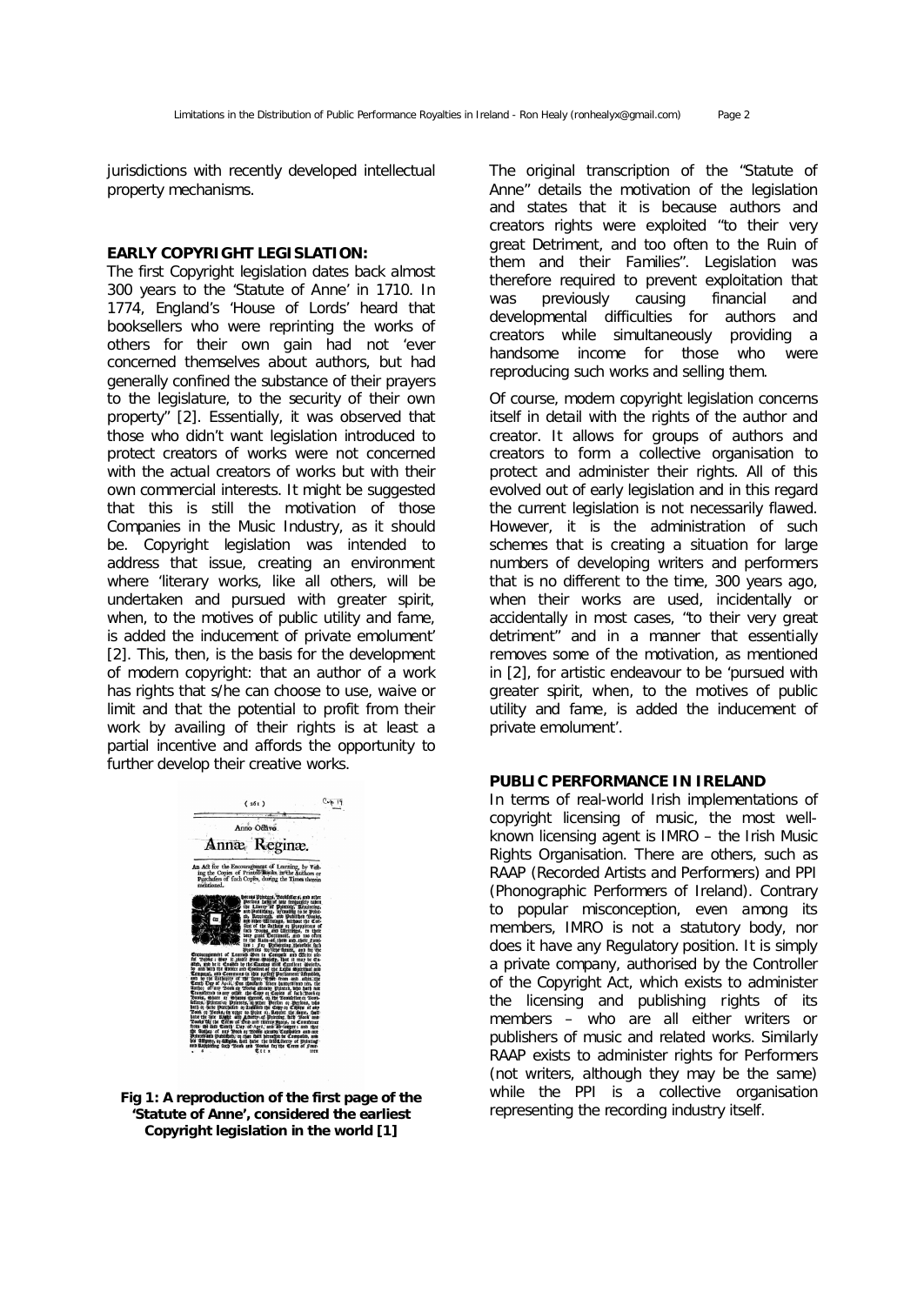In some jurisdictions, including currently the United States of America, the rights of *performers* to royalties when their recorded performances are used in radio and TV broadcasts are not protected in the same way as are the rights of *songwriters.* Notwithstanding this, there is legislation under debate in the US that seeks to address this limitation as it is an obvious exploitation of the rights of at least *some* of the creators of a work (i.e. the singers and performers on a recording, who are often not the writers of the work being performed).

In Ireland, any outlet that wishes to 'make available' works that are protected under the Copyright Act *and are owned by IMRO's members* must apply for a license to make those works available publicly. Similarly, outlets are required to obtain permission from the PPI (and thereby from RAAP) for public performances of the actual *performance* as IMRO members are not necessarily RAAP/PPI members and *vice versa*. A similar arrangement exists, or will exist, in most jurisdictions where legislation is enacted.

In this regard, outlets likely to require a license when 'making available' copyrighted works include radio and television broadcasters; public houses, hotels, and other venues where music is performed either live or pre-recorded; stores, workplaces and shopping centers where music is used in the background; in fact, almost any type of outlet where music can be heard by anyone other than in the 'domestic circle'. These outlets must all have permission from the collective rights societies to use their members' works.

What this means is that when an outlet negotiates a license to use music owned by members, the licensing agent (IMRO, PPI or RAAP) is obliged to add this money to the payments to be made to *all* of the owners of *all* of the music that is subsequently made available. The license fee received for a particular outlet over a given period should then be distributed pro-rata amongst all the members who have had their works made available *by that particular outlet and in the same ratio as these works were used*.

While this appropriation of license fees to owners may be a relatively simple task when a one-off license is sought, perhaps for a fireworks display that is set to music, or for a live performance where the music is known and constant, it is not feasible for IMRO or any other Organisation to keep a complete and perfect record of all the pieces used in *all* of the outlets for whom it has issued licenses. They cannot therefore distribute the license fees received as Royalties to *all* of the correct owners in the correct ratios for each use of their work. IMRO readily admits this limitation.

There are, however, systems and processes in place to generate playlist data from outlets such as radio and television and then extrapolate the 'overall' statistics. This might seem like a good compromise and, in fact, it is a good system for established, well-informed and developed artists, writers and performers as their works are well known and adequately reported. Indeed, as will be illustrated, it is a system unfairly weighted in favour of the established sector but to the detriment of the developing group of artists, writers and performers.

Unfortunately, the limitations accidentally created by the systems and processes used by Organisations like IMRO are by definition likely to overlook a certain section of their members from the distribution of Royalties and, even disregarding the moral considerations, this leads to an ever-increasing disadvantage to this section of their membership. It is, moreover, this section of their membership that the entire concept of Copyright was evolved to protect.

By way of illustration of this point, consider the following scenario, which will no doubt be repeated in most jurisdictions to a greater or lesser degree:

If 'Song A' is played ten times on one broadcaster and does not appear in the data supplied by the station or collected by/for the Agent, while 'Song B' is played ten times and does appear in the data, then – all other things being equal – 'Song B' will generate more royalties than it is entitled to as it's share of the overall royalty pool will include some of the portion that otherwise should have been distributed for 'Song A'. Moreover, if Song 'B' is only played once, and this play is included in the sample data taken from broadcasters where the data is not complete and is instead extrapolated,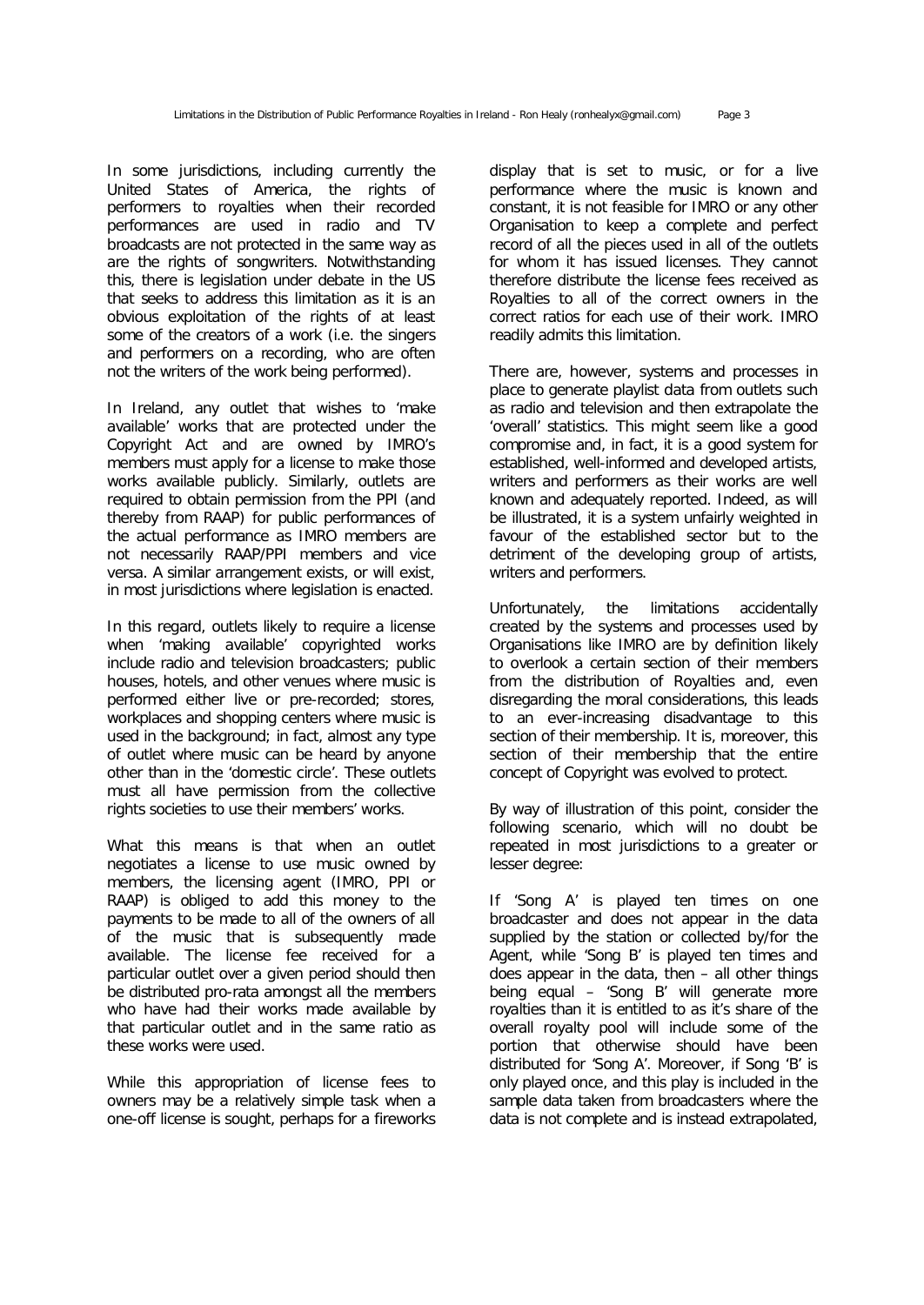then song 'B' may well end up with rather large payouts (comparatively speaking) and some of these payouts would actually belong to the owner of song 'A'.

In terms of the more accessible "community radio" sector, IMRO and others find it is not economically viable to collect play data so they simply add the fees generated from community broadcasters to the large pool of license fees generated by the National broadcaster and its subsidiaries. This, of course, means that the radio plays that developing Artists and Writers *do* receive, which very often happen on easilyaccessible community and local radio stations, will be overlooked and, instead, the royalties due to these developing Artists will be paid to the very well-known and usually very commercially aware Artists who are more often broadcast on the National broadcaster's channels, thereby exacerbating the already-limiting problems faced by developing Artists.

It does not take much of a leap of the imagination to realise that the more organised, informed and commercially aware Artists, Writers and Publishers etc will all be able to circumvent these limitations and requirements and will take steps to ensure that their works are properly recorded and reported to the distributing Agent, whether IMRO or any other similar organisation. Moreover, these commercially-aware sections of the membership are likely to be involved on a regular basis on the Music Industry as this is the only real way that such concepts come to light as far as Artists etc are concerned. Newcomers to the industry, particularly new Artists and Writers, are often woefully unaware of even what Copyright is, let alone how it is administered and so on. Even when they are (eventually) informed enough to have their works copyrighted and register as members of organisations like IMRO, they make the assumption, incorrectly, that these Agents will administer their rights perfectly. They do not. They cannot.

It is up to the Artist to ensure that they are paid the correct amount of Royalty from the 'pool' of any given license fee received. Of course, like IMRO and its peer organisations, Artists are even less able to monitor all radio and television output, as well as all publicly-aired music in all shops and factories. They are therefore at the mercy of the collection societies who act as their agents. Given that more commercially-aware members will be actively submitting data to the Agent, and that the Agent's collection and distribution system is inherently weighted against the developing Artist, the disadvantage suffered through lack of awareness is magnified, often to the long-term detriment of Artists who see no return, even when relatively successful in terms of the Irish marketplace and allow their artistic development to be stifled, often when it warrants being pursued.

In order to overcome the problems caused by the systems currently used to collate information and then calculate distributions, and to make the entire process of collection and distribution of royalties fairer (albeit never perfect), in particular for works played less often and for specialist or developing musical works/ shows/ stations, a complete and accurate list of *all* works broadcast at *all* times on *all* stations needs to be made available. This is unlikely to ever be possible, but modern technology should be able to produce a system fairer than it currently is, whereby the entire license fee paid by a radio station may be distributed in its entirety to the owners of as little as 10% of the works broadcast in the full period  $2$ .

Moreover, a single payment-calculation metric should be used for the calculation of distributions. It is likely that the current multiplemetric calculation system (i.e. pay-per-play, payper-duration, pay-per-sample pay-per-audience size) has evolved because of the way in which data is reported to the Agent, rather than for any reason relating to the legal or moral fairness of the systems employed. It is also likely that the reason that some stations are sampled, some are full census and some are mixed is simply a result of the availability of data from those broadcasters and the reticence on the part of royalty collection agents to ensure and demand compliance with the duties of the music-users under current legislation.

 $\overline{a}$ 

 $2$  This is the case in stations where a two-day per month sample of data is used to calculate the entire distribution, with the assumption made that the rest of the month is likely to have included the same pieces. This is patently absurd, particularly in an ever-changing radio environment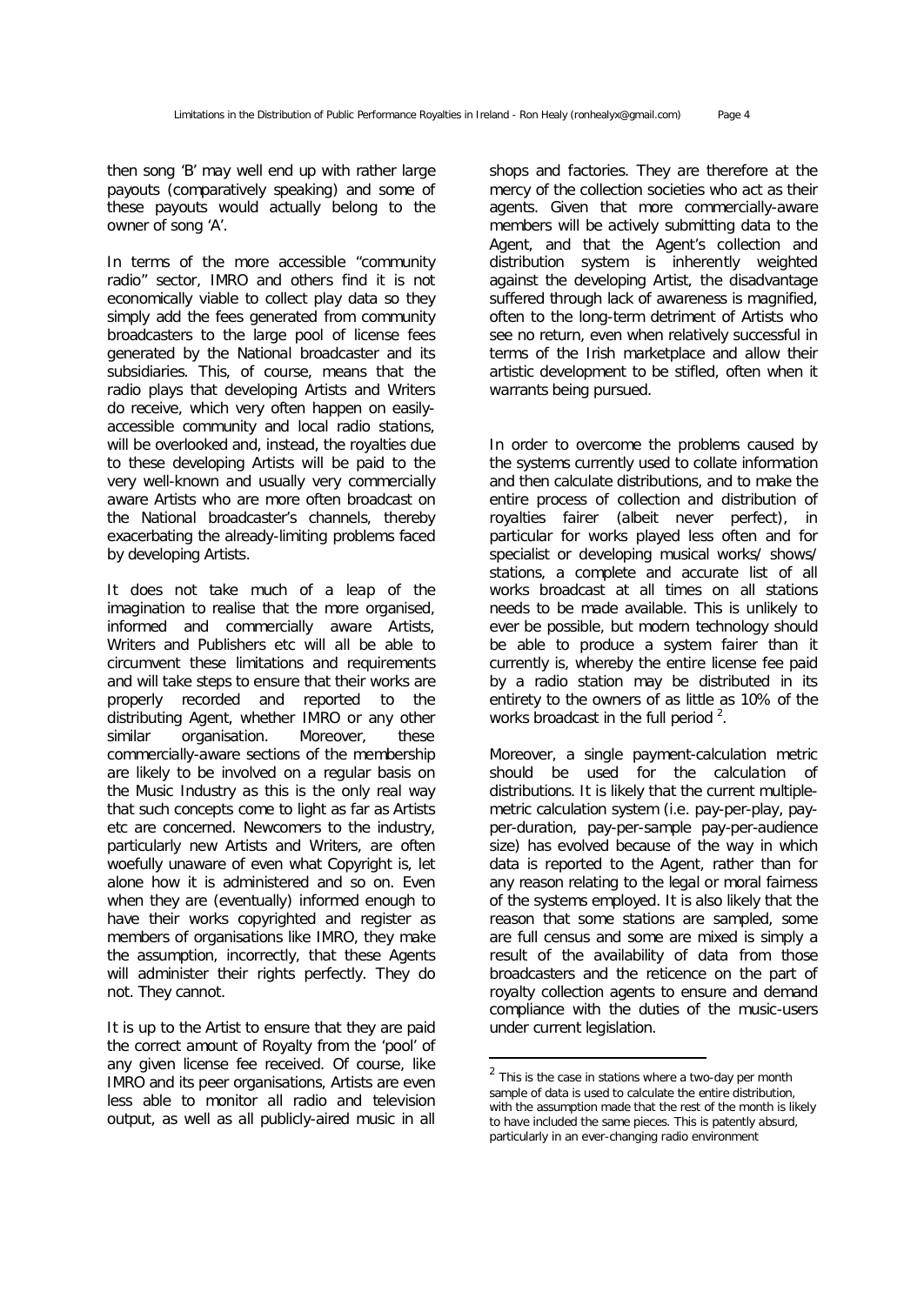Of course, other outlets licensed to publicly use copyrighted material, such as shops and factories, simply cannot be monitored at all so estimates and extrapolations are used to distribute the license fees collected from these groups of outlets. This is sometimes done using the same metric derived from the extrapolated data generated by incomplete radio and television playlist data, using the logic that a large number of outlets are going to be using radio and television for public performance anyway, without regard for those that might use CD, or those that never play music other than live music. There are always going to be limitations like this, but it is obvious that the more complete the available data is, the more accurate the distribution to members who own the works will be, which is a collection society's prime *raison d'etre*.

# **THE CULTURAL AND FINANCIAL IMPACT**

A knock-on effect of the development of a system that more accurately represents what is currently being broadcast by radio and television broadcasters would be the provision of a useful barometer for developing culture. More accurate representation of the relative popularity of Artists, developing and otherwise, in the data produced and therefore in the Royalty distribution pools, would lead to an increase in the amount of revenue currently generated by Royalties that eventually stays in Ireland and trickles down to developing Artists and Performers. This can only be good for the Irish Music Industry in general and is likely to cause a spiral effect where more revenue in the lower levels of the Industry leads to more successful Artists in the medium term, in turn leading to more revenue staying in Ireland.

Given that IMRO alone generated circa €36.8 million in license fees in 2007 [3] and that the European collective rights sector is worth more than €5 billion per annum, the revenue is not insubstantial [4].

An interesting further development of such a modernized, automated, digital system designed to monitor the output of traditional radio and television broadcasters is that it would be a very easy task to extend its operation to the area of digital radio, which is already a digital medium. One of the issues that must be dealt with when trying to create a digital watermarking scheme is that the traditional broadcast environment is an analogue medium. Digital information cannot be easily transmitted as a side-channel to the music etc that is being broadcast. In digital radio transmissions, also, some of the processing requirements would be unnecessary (for example, converting analogue signals to digital) and much of the interference suffered by analogue transmissions would be lessened if not eradicated. This makes watermarking more likely to increase in accuracy.

It would then be a simple task to scale the system to monitor the output of International broadcasters. Why is this important? There are some interesting statistics which serve to illustrate the reasons and the potential scale of the long-term benefit to the members of IMRO/RAPP and the Irish economy in general:

1. The Royalty collection Industry in Europe alone is worth an estimated €5 Billion in 2004 and is increasing in size. This excludes the rest of the World. China is currently undergoing a shift to an economy that protects intellectual property, while the USA is considering extending its public performance legislation to inc lude performers, not just writers.

2. IMRO collects only approximately  $€3.3$ million in royalties from affiliated Organisations in the rest of Europe (including the UK) in 2007 [3], suggesting that Irishoriginated content accounted for only a fraction of one percent of radio/television output and live performances in these jurisdictions. Given the success of Irishoriginated Artists, this is obviously open to debate, particularly in the US and UK which both have much larger royalty revenues generated from broadcast sources. IMRO itself admits that it faces major obstacles trying to recover royalties for its members from public performances abroad because it cannot quantify them.

3. In the UK market, 'Irish-originated' Artists were recently ranked a cumulative third place in the overall sales statistics [5] in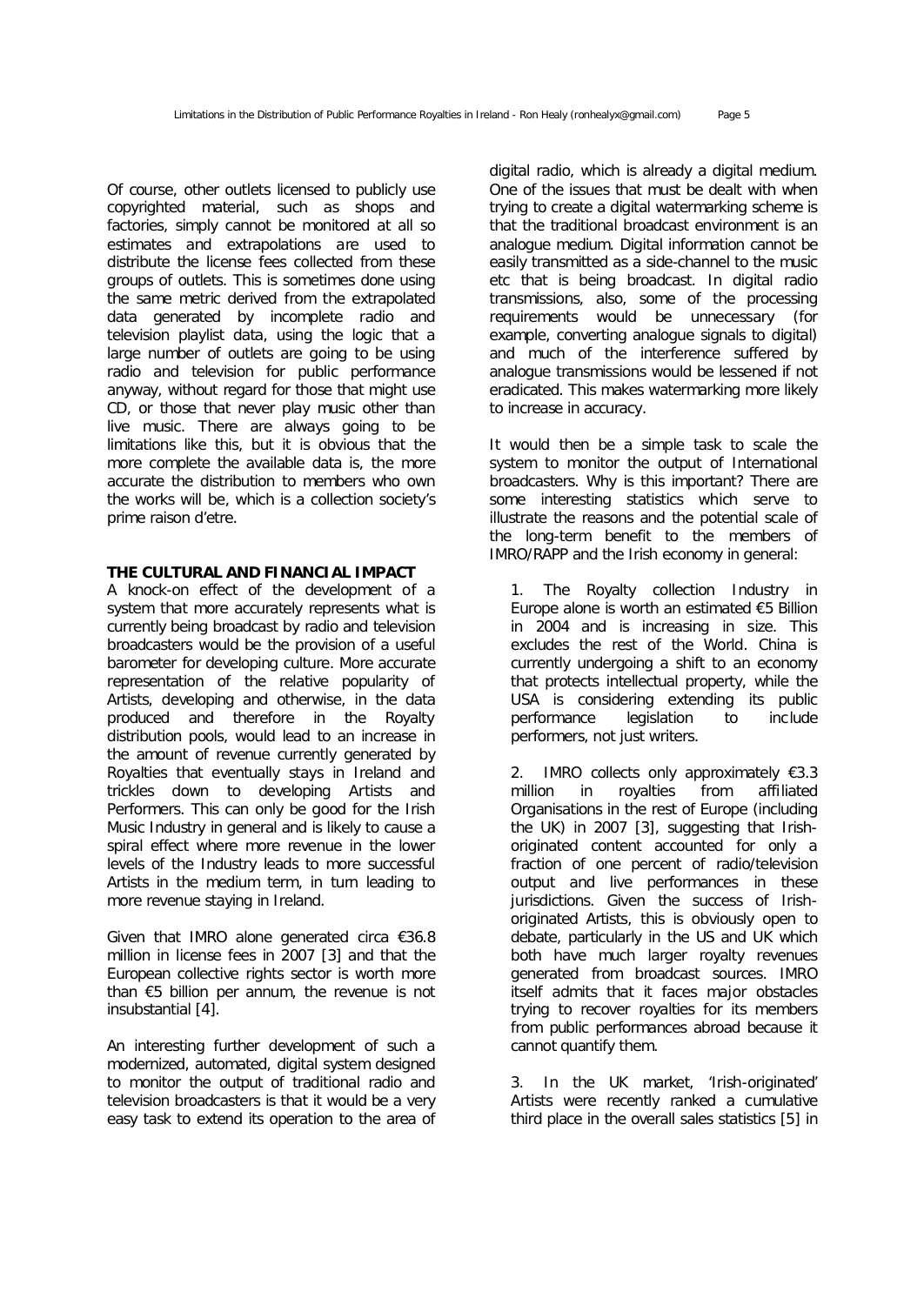all of the years from 1986 – 1994, except 1989 when Irish Artists were ranked  $4<sup>th</sup>$ overall in terms of sales. It is also claimed in [5] that Irish artists are considered by Industry observers to be the  $5<sup>th</sup>$  highest ranked demographic in terms of combined International repertoire. If radio output reflects, to an extent, repertoire and sales statistics then it would be logical to assume that Irish-originated Artists made up a comparatively large proportion of publicperformances in, at least, the UK and the US. From IMRO's annual results, it is apparent that – especially 10 years on from these statistics – income from UK publicperformance royalties should be a lot higher than the €1.5 million shown in their 2007 results. Similarly, one might expect the figures for other jurisdictions to be higher than €450,000 (USA), €900,000 (EU countries combined),  $€400,000$  (Rest of the world)

4. According to the Music Industry governing body, "*Revenues from public performance and broadcasting income grow incrementally every year*<sup>"</sup> so there is ever more reason for both more accurate and more widespread public-performance playlist data<sup>3</sup>.

5. *"The fact that Irish people use English is often cited as increasing our vulnerability to Anglo-American mass culture. This is so, but it also increases our opportunities in the vast English-speaking market, the most affluent in the World"* (former Irish Cultural Minister Michael D. Higgins, 1999)

6. The fact that there is a huge Diaspora of Irish people and their descendents, particularly in the UK and US, would lead to the inevitable conclusion that a disproportionate percentage of the output from their broadcasters would have some Irish content, in comparison to the output of other demographic sectors and the owners of this content are legally entitled to fair recompense for such use.

-

The problem with all of the above is that there is no complete record of works broadcast. There is nothing in legislation that suggests that owners of the copyright of any work can be treated any differently than the owners of another work, in the same jurisdiction. In fact, that would be patently unfair. Therefore, the owners of content broadcast on UK and US channels are entitled to the same royalty rate no matter what their Nationality.

Conversely, the owners of content broadcast by Irish broadcasters are entitled to the appropriate royalty according to the percentage of works that they own. Therein lies one of the potential obstacles to such a system.

Irish radio output does not generally consist of Irish material. This is not a secret. In fact, the legislation that governs the issuing of broadcast licenses specifically includes provisions for license applicants to allocate a percentage of their output for 'Irish' content. This 'Irish' content does not only include music but also current affairs, talk shows etc. The percentage of 'Irish' content required in many cases is 20%. Again, this is not music. A broadcaster may decide to honour the requirement for 20% Irish content with 20% of their output being News, Chat shows, Current affairs. Of their music, it might be 100% non-Irish. Also, some broadcasters do not have this requirement attached to their license so their Irish output could theoretically be nil. A casual observation of the playlist of any commercial radio station, including the National Broadcaster (RTE) will illustrate that a very large proportion of their output is International, mostly originating in the UK and US as would be expected.

This would suggest that the collective rights societies that operate in the Irish industry would be expected to distribute their collected license fees to a proportion of non-Irish content owners. One might estimate that as much as 80% of royalties generated by Irish collective rights agents actually does not belong to any Irish content owner and should therefore be transferred to affiliates abroad. For IMRO, that would amount to approximately €26 million of the €33 million it generated in Ireland in 2007.

<sup>3</sup> From **"**The threat becomes the opportunity", speech by John Kennedy, CEO and Chairman IFPI, MIDEMNET Keynote speech, 22 January 2005

http://www.ifpi.org/content/section\_views/view013.html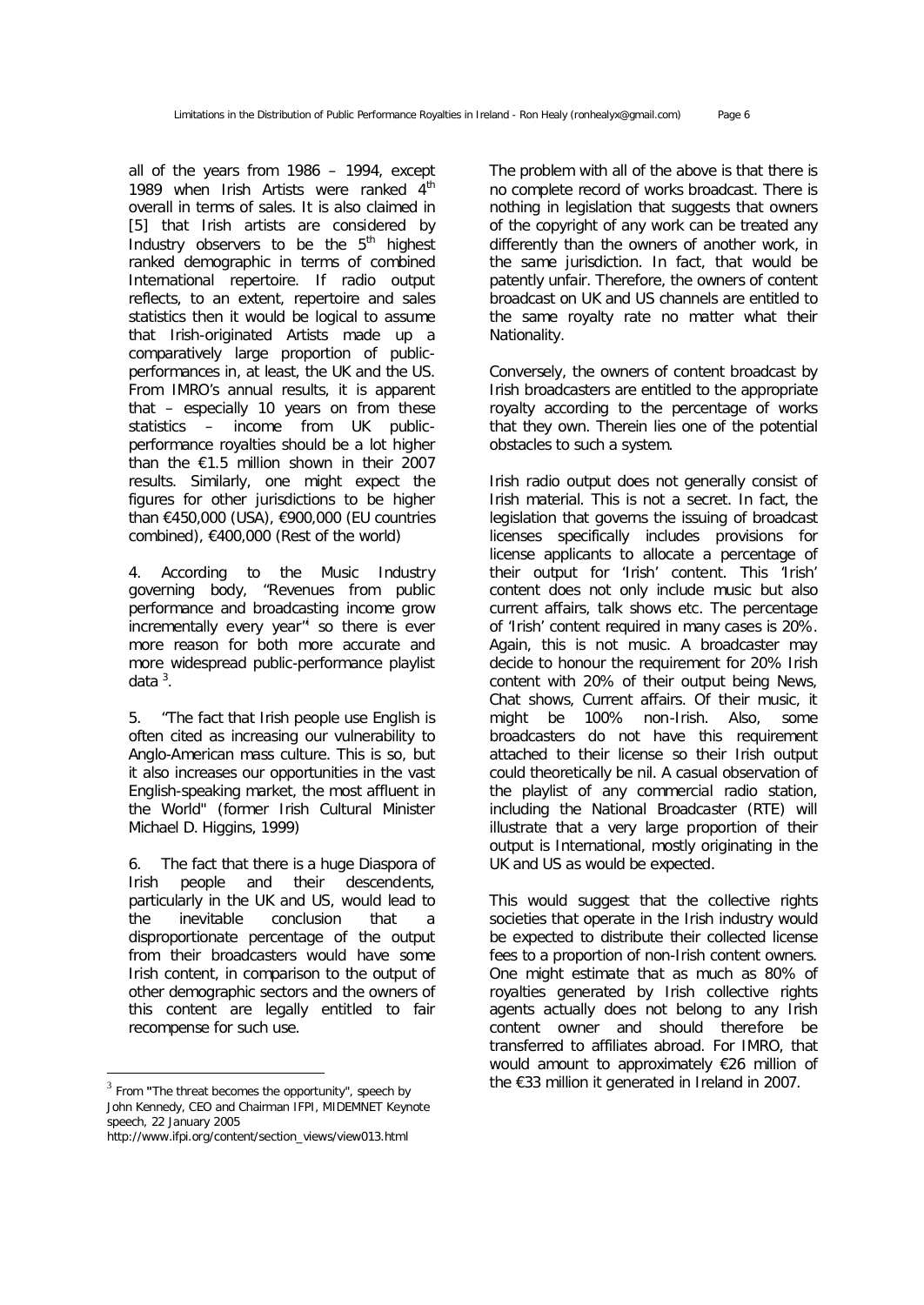This is, naturally, an unpalatable possibility for the Irish industry. However, it is likely that if the broadcast data provided were more complete and accurate Internationally, especially given the size of the EU and US markets, we might expect to see a rather large net inflow to Ireland.

The combined total generated by collection societies for Authors, Producers, Publishers and Performers in Europe alone was c€5 billion in 2004, and growing. France alone accounts for almost €1.25 billion in 2004 collection totals. The UK collected close to €850 million in Authors/Publishers royalties alone. If Irish content was to account for only 1% of the real ownership of the content that was used to generate UK royalties, then in 2004 the income due to Irish societies would have been  $£7.5$ million. Instead, €1.3 million was collected.

Given that Irish-originated content is considered to be the  $5<sup>th</sup>$  highest-ranked contributor to International repertoire and that UK sales output, which might be expected to somewhat reflect, or in some cases be reflected by, broadcast output from commercial broadcasters, for the period to 1994 (and presumably since then to a similar extent) ranked Irish content as cumulatively  $3<sup>rd</sup>$  in sales, it would seem likely that Irish content on UK broadcasters would exceed 1%. Each additional 1% represents an increase on 2004 figures of €8.5 million in combined royalties. This, of course, pales almost into insignificance when the US and the Rest of the World are considered.

The likelihood is that, if a situation arose where perfect, accurate and complete broadcast data was available, the overall royalties due to Irish content owners – in the Music Publishing Industry alone – would far exceed the outflow from the Irish market.

#### **HOW DOES WATERMARKING WORK?**

At its very simplest, the concept of digital audio watermarking can be likened to the process whereby a watermark is added to a banknote to help prove its validity. In the digital era, many Internet users will be familiar with images reproduced on web pages with the photographer or copyright details superimposed on the actual image. In both cases, the idea of the watermark

is similar: validation of identification/authenticity. There are digital audio watermark techniques with the same motivation, namely validation of the identification of a piece of audio. However, watermarks in audio can be used for a wide range of purposes such as copy prevention, tracing of the source of illegal copies or simply adding information of value to audio.

In digital audio watermarking terms, the system requires that musical pieces can be 'marked' (preferably, if possible) before public release in such a way that the mark is difficult or impossible to hear and difficult or impossible to alter and that the piece can then be identified 'on the fly', in the real world. Recent developments in the areas of Digital Audio Fingerprinting and Digital Audio Watermarking have shown promise. Indeed, the current state of these research areas, allied with the everincreasing processing power and throughput of modern communications systems, is such that there is no reason why a highly efficient automated watermarking system cannot be implemented today. This could be done either by a State body responsible for the monitoring and administration of Copyright royalties for audio (and, by extension, video) or, more likely, by IMRO and similar collective rights Organisations.

The administration of such a system might appear to be the proverbial nightmare, but compared to the current system of inaccurate incomplete and unfair distribution, these Organisations legally owe it to their members to do the best they can to produce data as accurately and completely as possible. Moreover, the cost of producing such data would rapidly decrease, while its inherent value (Airplay charts etc) would increase with completeness, both to its members as well as to the Entertainment Industry at large.

We have developed a technique which uses digital signal processing methods to manipulate the magnitude of no more than frequency components which are already present in a signal (the signal, in this case, being audio). Rather than adding audio components to the audio to be watermarked, which we achieved previously [6], we have recently developed a new technique that uses a new super-resolution frequency-identification method called *Complex*